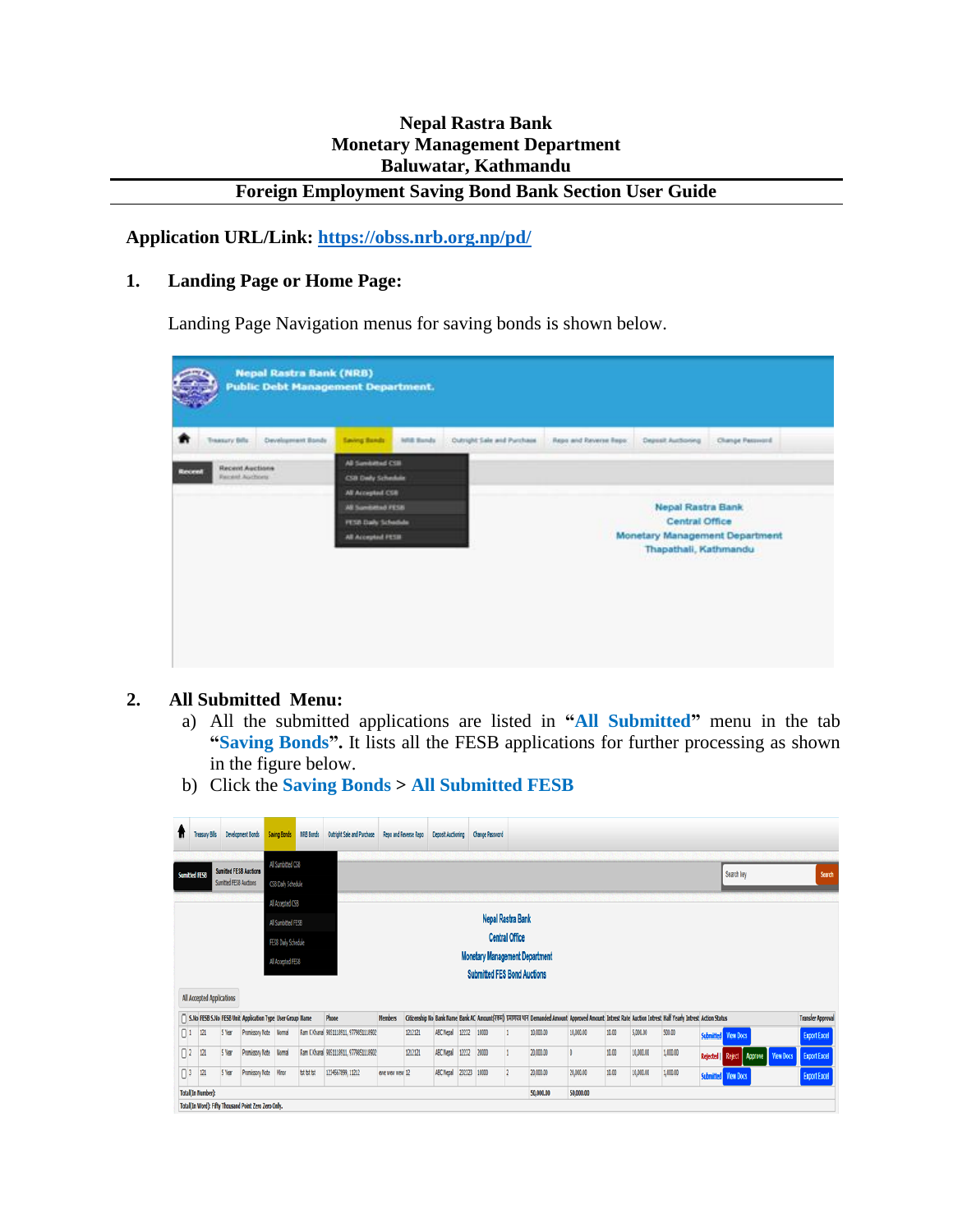#### **3. Application Process and User Roles to Primary Users:**

- a) Primary users (Maker) have the privilege to A**pprove or Reject** the applications and submit the application to the supervisor user for further processing.
- b) Primary user can review all supportive document attached in the FESB application through **View Docs** action button to verify documents prior to approval or rejection.
- c) The action buttons are shown in the image above.
- d) The applicant too, can see their application status. **(Pending Approval or Approved or Rejected)**
- e) Primary users are responsible for checking the information of the applicant such as their name, personal information, citizenship information, their respective account number and the availability of fund in their account. If the primary user finds the information missing or any other problem in the application, he/she can reject the application and inform the applicant regarding the issue.

#### **4. Application Process and User Roles to Supervisor User:**

- a) Click on **"All Submitted FESB"** menu, it list all applied FESB applications, including those approved and rejected by Primary Users.
- b) Supervisor has the privilege of approving or rejecting the submitted FESB applications.
- c) Supervisor can review all supportive documents as well, through **View Docs** button to verify documents prior to final approval or rejection of the application.
- d) The applicants too, can see their application status. **(Pending Approval or Submitted or Rejected)**
- e) Supervisor must ensure that the information submitted by the applicants are correct, the applied amount is available in the applicant's bank account and the amount is debited from the applicant's account prior to final submission of the application.

### **5. Final Stage to Commit to NRB & Reporting FESB Daily Schedule :**

- a) Click on **"FESB Daily Schedule"** menu. It list all submitted FESB applications approved by Supervisor Users.
- b) Then, Supervisor must select (tick) all the applicants approved by them on the list.
- c) Upon Selection of the applications, the users must click on **"Commit to NRB"** button for the final submission of the applications.
- d) Upon final commitment, the application is received by NRB for the allocation of the bonds to the applicants.
- e) Once **"Commit to NRB"** action is executed, the system automatically prepares **Daily Schedule Report (Anusuchi-3).**
- f) Supervisor must then click on **"Export to Excel"** to export **Daily Schedule Report** on the same day of committing the applications to NRB, duly sign the report and sent it to Monetary Management Department.